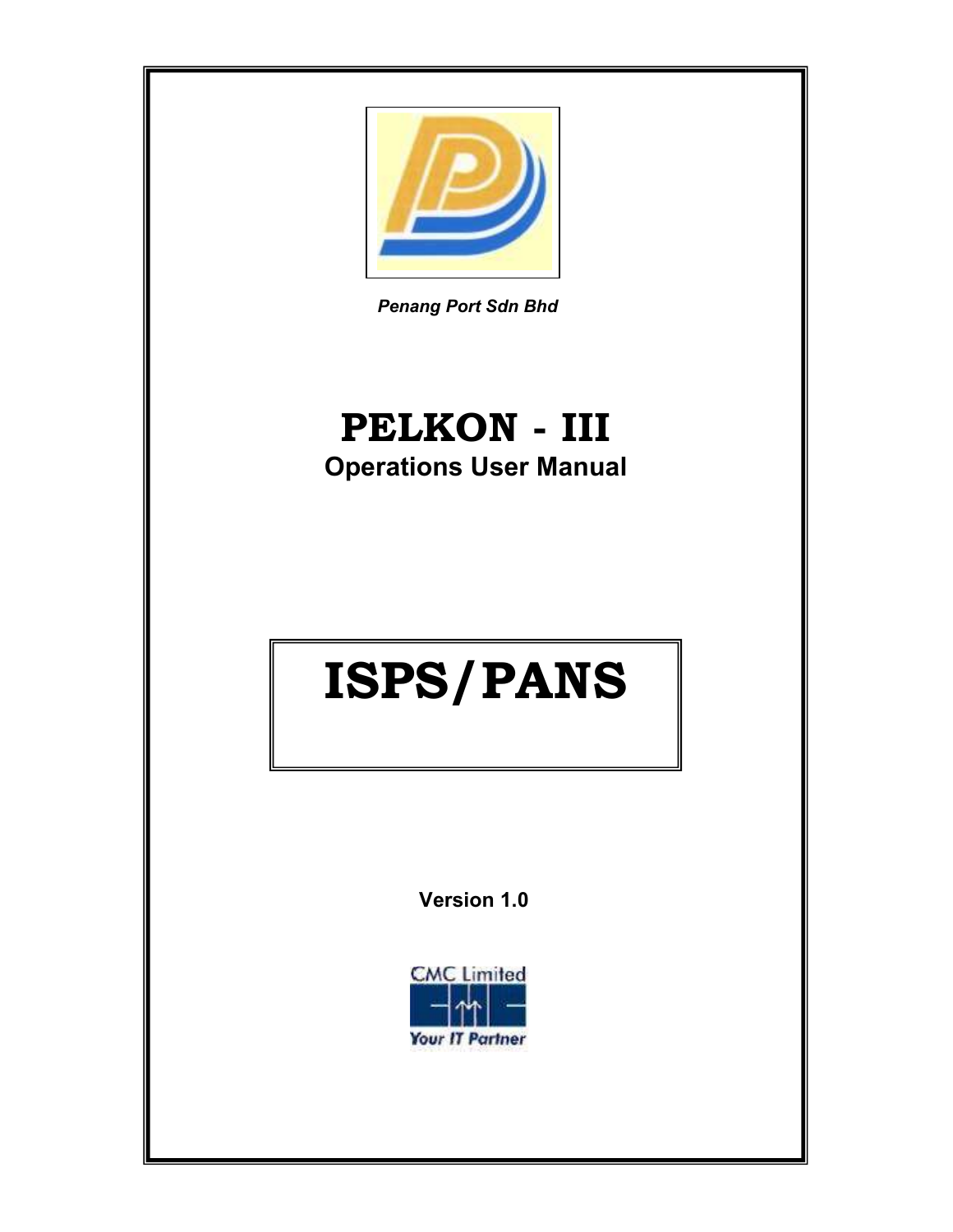## **CONTENTS**

| 1.1           |  |
|---------------|--|
| 1.2           |  |
| 1.3           |  |
| 1.4           |  |
|               |  |
|               |  |
| 2.1           |  |
| $2.2^{\circ}$ |  |
| 2.3           |  |
| 2.4           |  |
| 2.5           |  |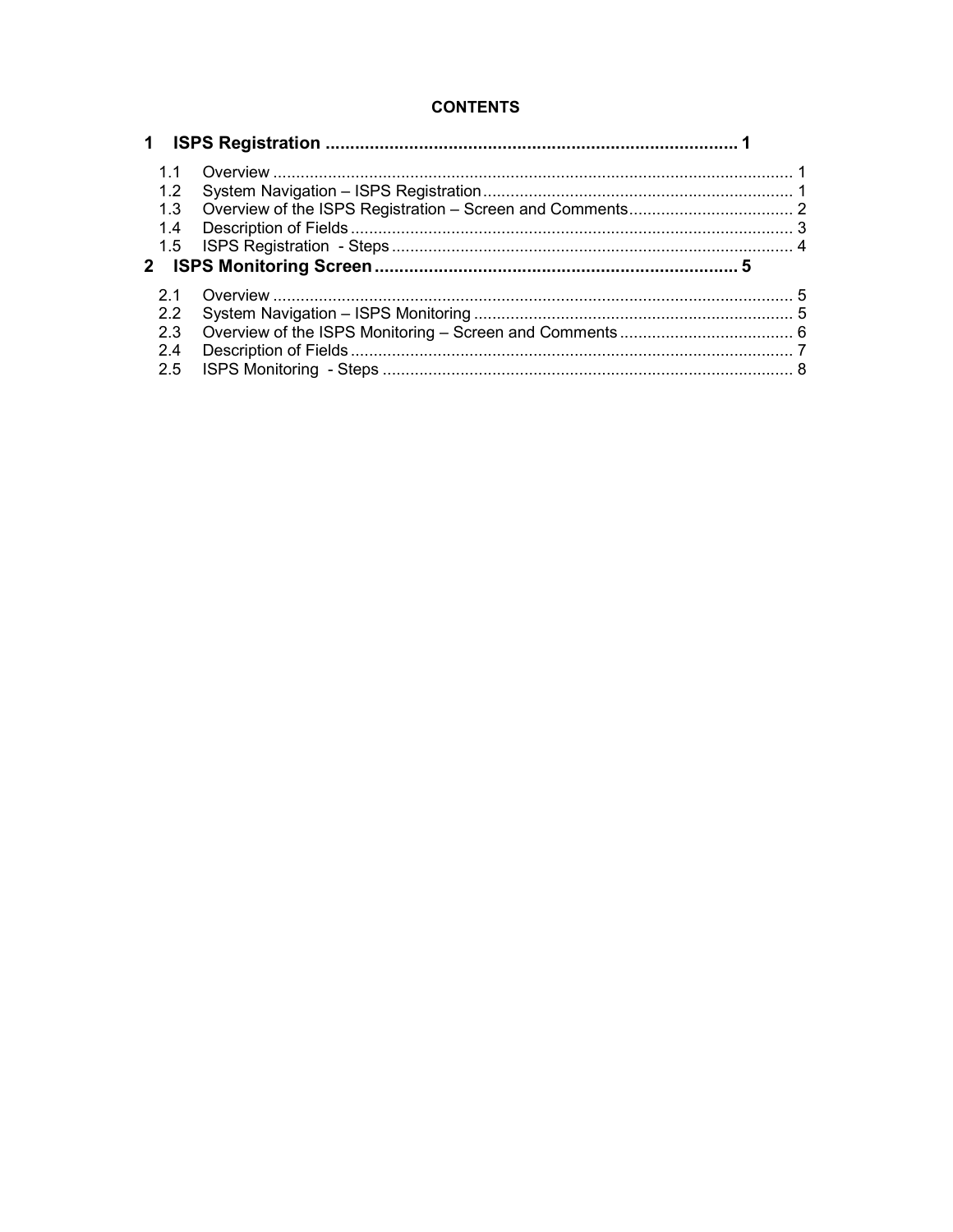## 1 ISPS Registration

## 1.1 Overview

This screen is used to enter the ISPS details of the vessels which is schedule to arrive the Port. The Shipping Agent needs to declare the ISPS details while submitting the FAN (Final Arrival Notification). The Shipping Agent can also declare the ISPS details before submitting the FAN. ISPS declaration is only available after the NOSA is submitted in PELKON III.

The Shipping Agent will not be able to submitted the FAN if the ISPS declaration is not done.

## 1.2 System Navigation – ISPS Registration

This section will demonstrate how to navigate up to the ISPS Registration Screen. The navigation process to access ISPS Registration Screen is as follows:

- 1. Click on the PELKON III logon icon
- 2. Logon screen appears
- 3. Log in with proper user id and password
- 4. Main menu screen appears
- 5. Click on Documentation from the main menu bar
- 6. Select Vessel Documentation from the drop down menu
- 7. Select Final Arrival Notice from the drop down menu
- 8. Enter the SCN.
- 9. Click the ISPS button in the toolbar to invoke the ISPS Registration Screen.

| <b>B</b> PELKON III           |                                                                                                                                                                                                                    | 同回図          |
|-------------------------------|--------------------------------------------------------------------------------------------------------------------------------------------------------------------------------------------------------------------|--------------|
|                               | gplication Edit Qocumentation Container Planning CFS Querations Control Centre Management Admin Masters Options Beports Help Window                                                                                |              |
| Clear Show Other Details      | <b>Delete</b><br>Print<br><b>ISPS</b><br>Service                                                                                                                                                                   | Save Exit    |
|                               | Ta Documentation Systems->Vessel Documentation->Final Arrival Notice (Fart)<br>[ CMC     fastprod     NORTH BUTTERWORTH CTR TWNL ]                                                                                 | $2.5 \times$ |
| <b>Vessel Call Details</b>    | WAN HAI 213<br><b>Terminal NBCT</b><br>NORTH BUTTERWORTH CTR.<br>SCN 074003<br>Visi Cd MH213                                                                                                                       |              |
|                               | Service JTS<br>IMO 70098969<br>Call Sign 86SF<br>Route JTS<br>Mother Feeder Barge Ind                                                                                                                              |              |
| FAH ?                         | ETA 28.03.2007 10:45<br>Exp FCL 06.04.2007 17:00<br>Exp Start 30.03.2007 23:00<br><b>Cut off Times</b><br>FTD 07:04:2007.22:00<br>Exp LCL 05.04.2007 11:00<br>Import 06.04.2007 11:00<br>Exp Emty 06.04.2007 17:00 |              |
|                               | Dach Ld Both Ind <sup>B</sup><br>Next Part HIGHKN & HONG KONG MAINSTREA<br>Last Port JPKWS # KWWSAKI                                                                                                               |              |
| <b>Book Voy No. 10</b>        | Foreign Ind <sup>17</sup><br>Ld Voy No 10<br>Max Arr Air Draft                                                                                                                                                     |              |
| Vessel Category CNTR          | Max Dep Air Draft                                                                                                                                                                                                  |              |
|                               |                                                                                                                                                                                                                    |              |
| Pilot Regd Fig. <sup>17</sup> | Berthing Read <sup>17</sup><br>$Hz$ indicator $\Box$<br>Edible <sup>[1]</sup><br>Emergency Fig                                                                                                                     |              |
| Shipping Line WHAT<br>Charter | NOSA Submission Time 11.03.2007 19:35<br>WAN HAI LINES IN SDN BHD                                                                                                                                                  |              |
| <b>Agent Code VAHN</b>        | MOSA ETA 06.04.2007 23:00<br>WAN HAI LINES (M) SDN BHD<br>200178<br><b>Account No</b>                                                                                                                              |              |
|                               | RegiPert PENANG<br>Address 55-19-A NENARA NORTHAM JALAN SULTAN AHMAD SHAH PULA<br><b>Resident Status</b>                                                                                                           |              |
| Draft Details (m)<br>Arrival  | <b>Vessel Details</b><br>Departure<br>7247<br>17139<br>174,65<br><b>NRT</b>                                                                                                                                        |              |
| Forward                       | GRT<br>LOA 010<br><b>Voyage Remarks</b><br>23837<br><b>Displacement</b><br>Dead WT<br>Beam tml                                                                                                                     |              |
| Aft                           |                                                                                                                                                                                                                    |              |
|                               |                                                                                                                                                                                                                    |              |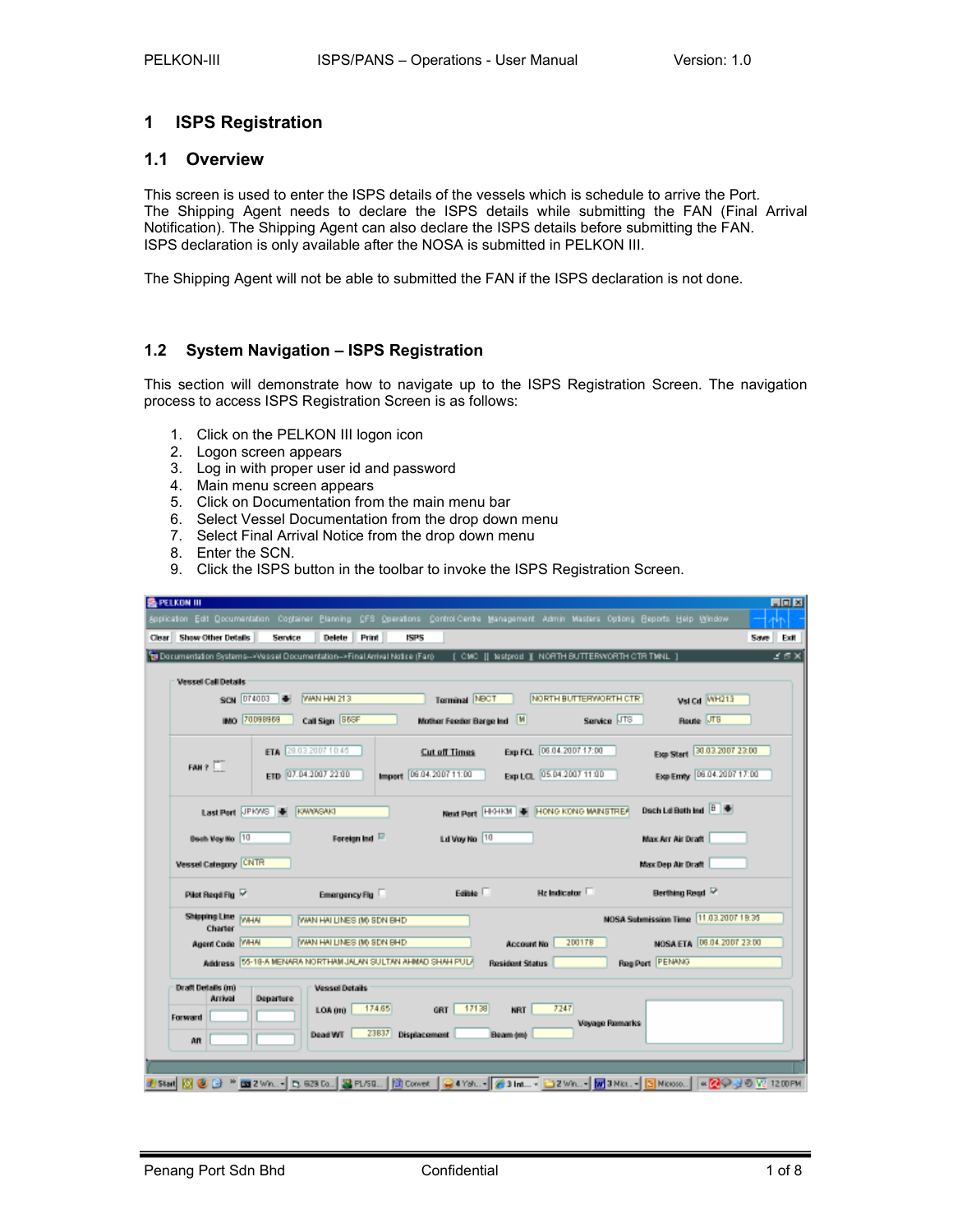## 1.3 Overview of the ISPS Registration – Screen and Comments

On opening the ISPS Registration screen, the user will be presented with the screen below. The vessel details such as the SCN, vessel code, vessel name, IMO Number, call sign and etc will be displayed.

| <b>B</b> PELKON III  |                                                                                                                                                                     | 周回凶  |
|----------------------|---------------------------------------------------------------------------------------------------------------------------------------------------------------------|------|
|                      | sppikation Edit Qocumentation Cogtainer Planning CFS Operations Control Centre Management Admin Masters Beports Help Window                                         |      |
| Clear Retrieve Print | Save                                                                                                                                                                | Exit |
|                      | To Documentation Systems->Vessel Documentation->Isps Registration [ ] CNC [ ] testprod [ ] NORTH BUTTERWORTH CTR TNNL [                                             | ビボメ  |
|                      |                                                                                                                                                                     |      |
|                      |                                                                                                                                                                     | ÷    |
|                      | <b>ISPS Reg No</b>                                                                                                                                                  |      |
|                      | SCN 07C002 +<br>Val Name BANGSRI MUANG<br>ЕТА 20.12.2007 00:00<br>ETD 23.12.2007 00:00<br>GRT                                                                       |      |
|                      | Agent Name KINWNI FREIGHT & FOR<br>Call Sign BANNG<br><b>Val Agent KWFF</b><br>Validal BANKG<br><b>IMO Number</b>                                                   |      |
|                      | Tmnl Nm BUTTERWORTH CARGO TERMINAL<br>Timel Code BWCT<br>Port of Reg THBKK<br>Last Port DSUB<br>Next Port THBKK                                                     |      |
|                      |                                                                                                                                                                     |      |
| Security Level       | Valid ISSC<br><b>ISSC Expiry Dttm</b><br>Prev Security Level                                                                                                        |      |
|                      | Security Incident Past 10 Ports<br>iss Auth                                                                                                                         |      |
| <b>Remarks</b>       | Date of Issue                                                                                                                                                       |      |
|                      |                                                                                                                                                                     |      |
| SSO Name             | <b>Phone Number</b>                                                                                                                                                 |      |
| Email Address        | <b>MMSI Number</b>                                                                                                                                                  |      |
|                      |                                                                                                                                                                     |      |
|                      | Approval Status FENDING   +<br>Approve By<br><b>Approve Date/Time</b>                                                                                               |      |
| Remarks              |                                                                                                                                                                     |      |
|                      |                                                                                                                                                                     |      |
|                      |                                                                                                                                                                     |      |
|                      |                                                                                                                                                                     |      |
|                      |                                                                                                                                                                     |      |
|                      |                                                                                                                                                                     |      |
|                      | <b>3 Start 10 60 13 × 88 2 Vin, T. S.23 Co., St. P. ASO., Dicover C. 4 Yak., E. 24 Yak., T. 24 Yak., T. 12 Nicology &amp; T. 24 Yak., T. 12 O. 24 O. W. 12 O.PM</b> |      |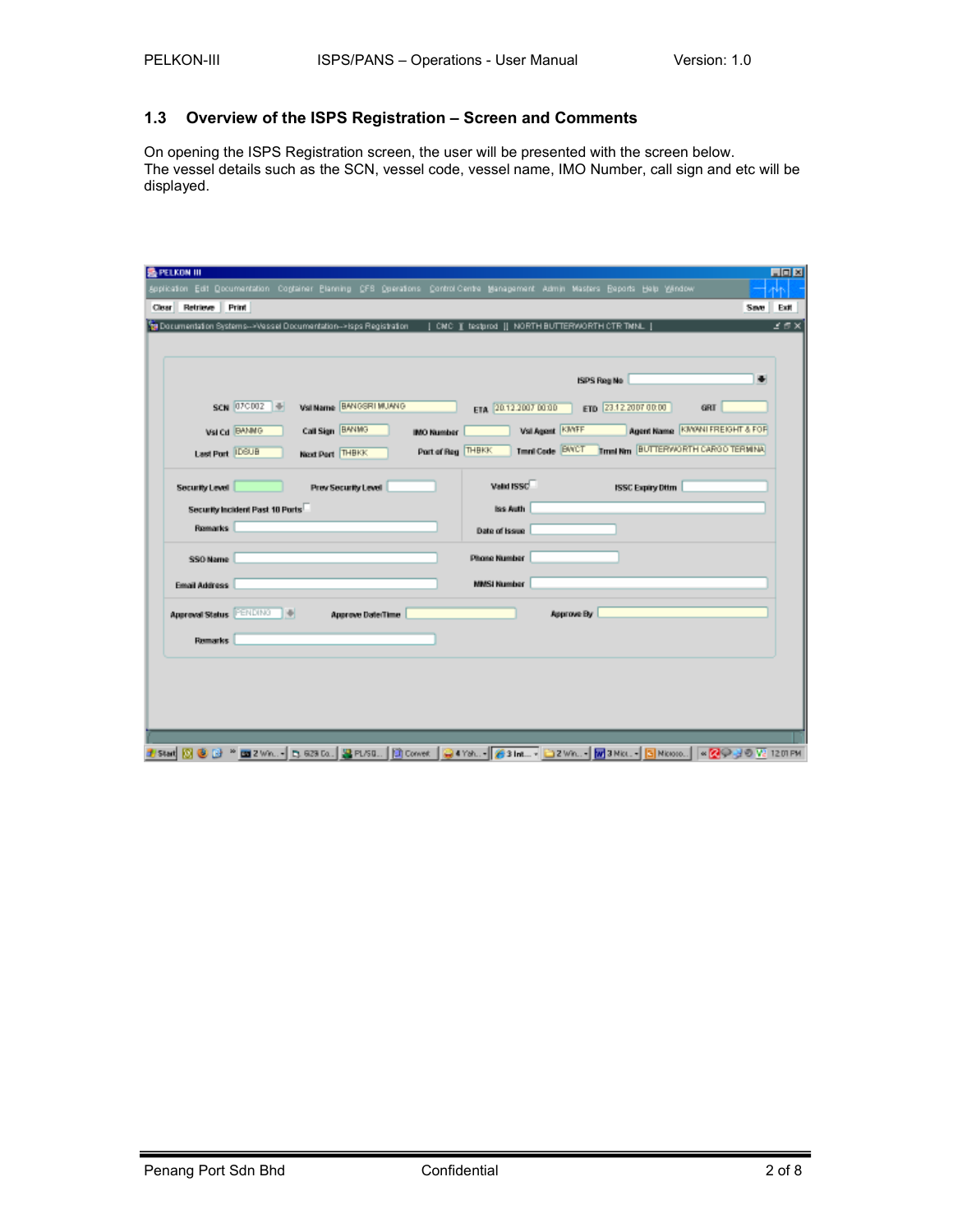## 1.4 Description of Fields

The following is the description of each field on the ISPS Registration Screen. The fields, which have been boxed, are mandatory fields, which require user to input the data.

• SCN:

By default the field will be populated.

#### • Security Level:

Enter the Security level of the vessel. The value for this filed must be 1 or 2 or 3.

• T Prev Security Level:

> Enter the Previous Security level of the vessel. The value for this filed must be 1 or 2 or 3.

## • Security Incident Past 10 Ports

Click the check box if the Security Incident for the last 10 ports is yes.

**Remarks** 

Enter the Remarks for security. If the Security level is 2 or 3 then this field is mandatory.

## • Valid ISSC

Click the check box to mark yes for Valid ISSC.

## • ISSC Expiry Dttm

Enter the expiry date of the ISSC. If the Valid ISSC flag is yes then this field is mandatory.

## **ISS Authority**

Enter the ISS Authority. If the Valid ISSC flag is yes then this field is mandatory.

Date of Issue

Enter the Date of Issue of ISSC. If the Valid ISSC flag is yes then this field is mandatory.

#### • SSO Name:

Enter the Name of the SSO.

**Email Address** 

Enter the Email address of the SSO.

## Phone Number:

Enter the Phone number of ISSC.

•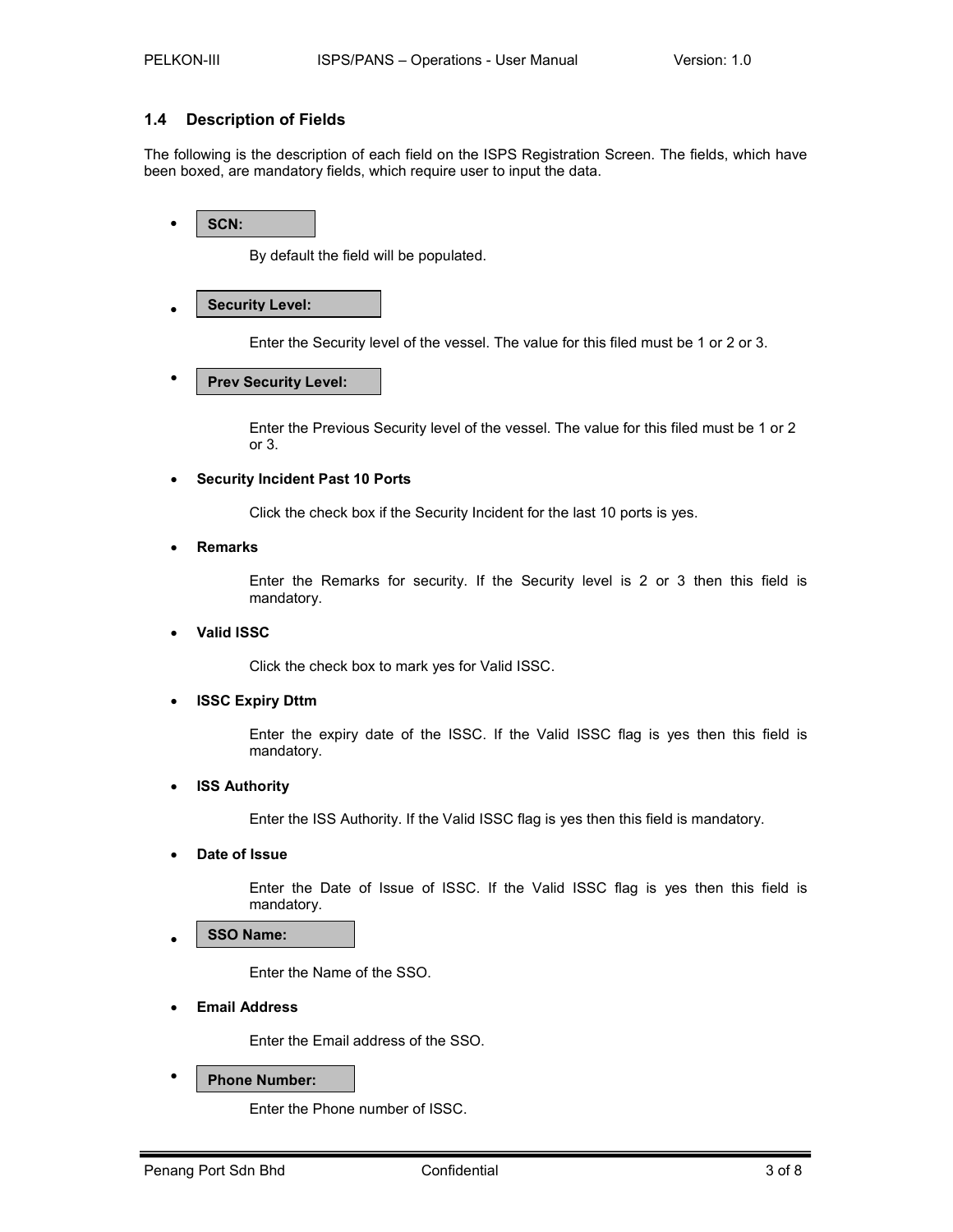#### • MMSI Number:

Enter the MMSI number.

## 1.5 ISPS Registration - Steps

- 1. Enter the SCN in the FAN screen.
- 2. Click the ISPS button on the toolbar, this will open the ISPS registration screen.
- 3. The details of the SCN will be displayed.
- 4. Enter the Security Level (eg. 1,2,3) in the Security level filed. The field value can be 1 or 2 or 3.
- 5. Enter the Previous Security Level (eg. 1,2,3) in the Security level filed. The field value can be 1 or 2 or 3.
- 6. If the Security Incident for the last 10 ports is 'yes' then the check box needs to be checked.
- 7. If the Security level is 2 or 3, then the Shipping Agent needs to enter the Remarks in the remarks filed.
- 8. If the vessel has a valid ISSC then the check box for Valid ISSC flag needs to be checked.
- 9. If the valid ISSC is checked (yes) then the ISSC Expiry date, ISS Authority name and Date of Issue of the ISSC are to be entered.
- 10. Enter the SSO name.
- 11. Enter the SSO phone number.
- 12. Enter the email address if any of the SSO.
- 13. Enter the MMSI number.
- 14. Click Save to save the details entered.
- 15. On saving the details, system will generate a unique ISPS registration number for the declaration.
- 16. The Shipping Agent can also take the print out of the ISPS declared for the vessel.
- 17. The declared ISPS can also be modified by the Shipping Agent before approval in this screen.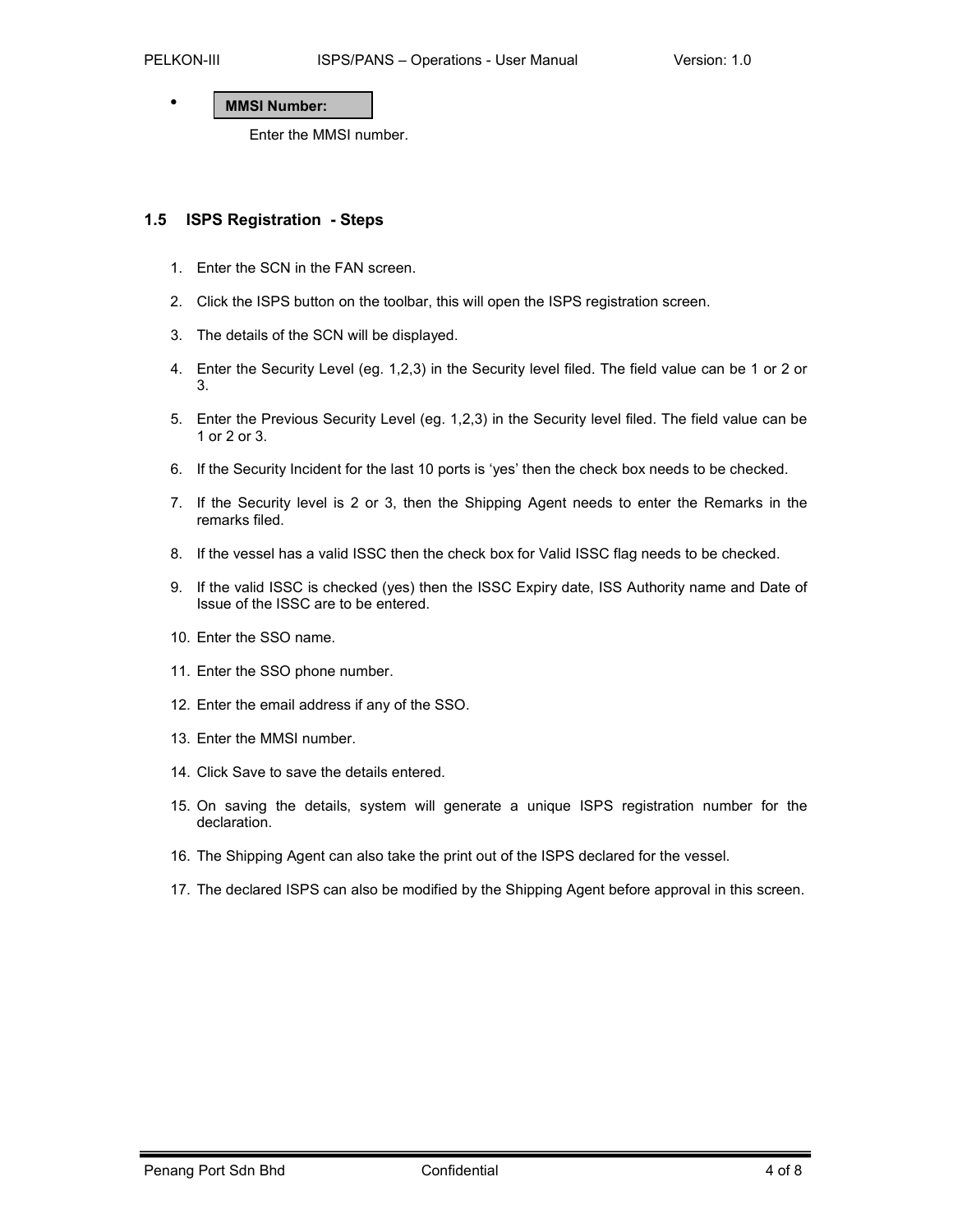## 2 ISPS Monitoring Screen

## 2.1 Overview

This screen is used to monitor the declared ISPS by the Shipping Agents.

The list displays the ISPS registration number along with the status of the declaration. The different colours on the registration number denote the status of the ISPS. The user can double click on the registration number to view the details. The Approval Authority can double click on it and open the approval screen to approve.

The Shipping Agent can only views the ISPS declared for his vessels only. The Approval Authority can only view the ISPS for those which he /she can approve.

## 2.2 System Navigation – ISPS Monitoring

This section will demonstrate how to navigate up to the ISPS Monitoring Screen. The navigation process to access ISPS Monitoring Screen is as follows:

- 1. Click on the PELKON III logon icon
- 2. Logon screen appears
- 3. Log in with proper user id and password
- 4. Main menu screen appears
- 5. Click on Control Centre from the main menu bar
- 6. Select Port Operations Centre from the drop down menu
- 7. Select ISPS Monitoring from the drop down menu
- 8. Navigation: Control Centre -> Port Operations Centre ->ISPS Monitoring.

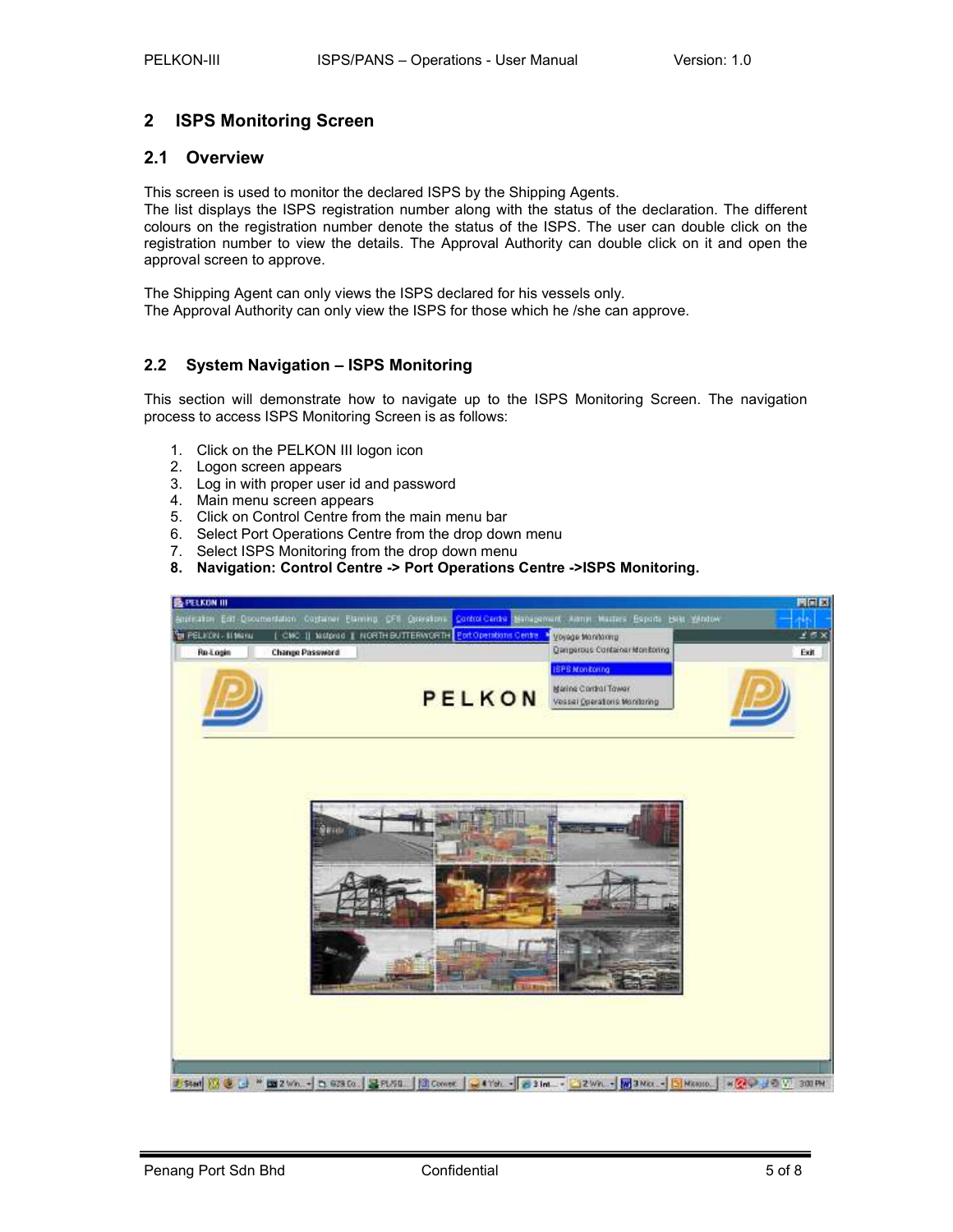## 2.3 Overview of the ISPS Monitoring – Screen and Comments

On opening the ISPS Monitoring screen, the user will be presented with the screen below.

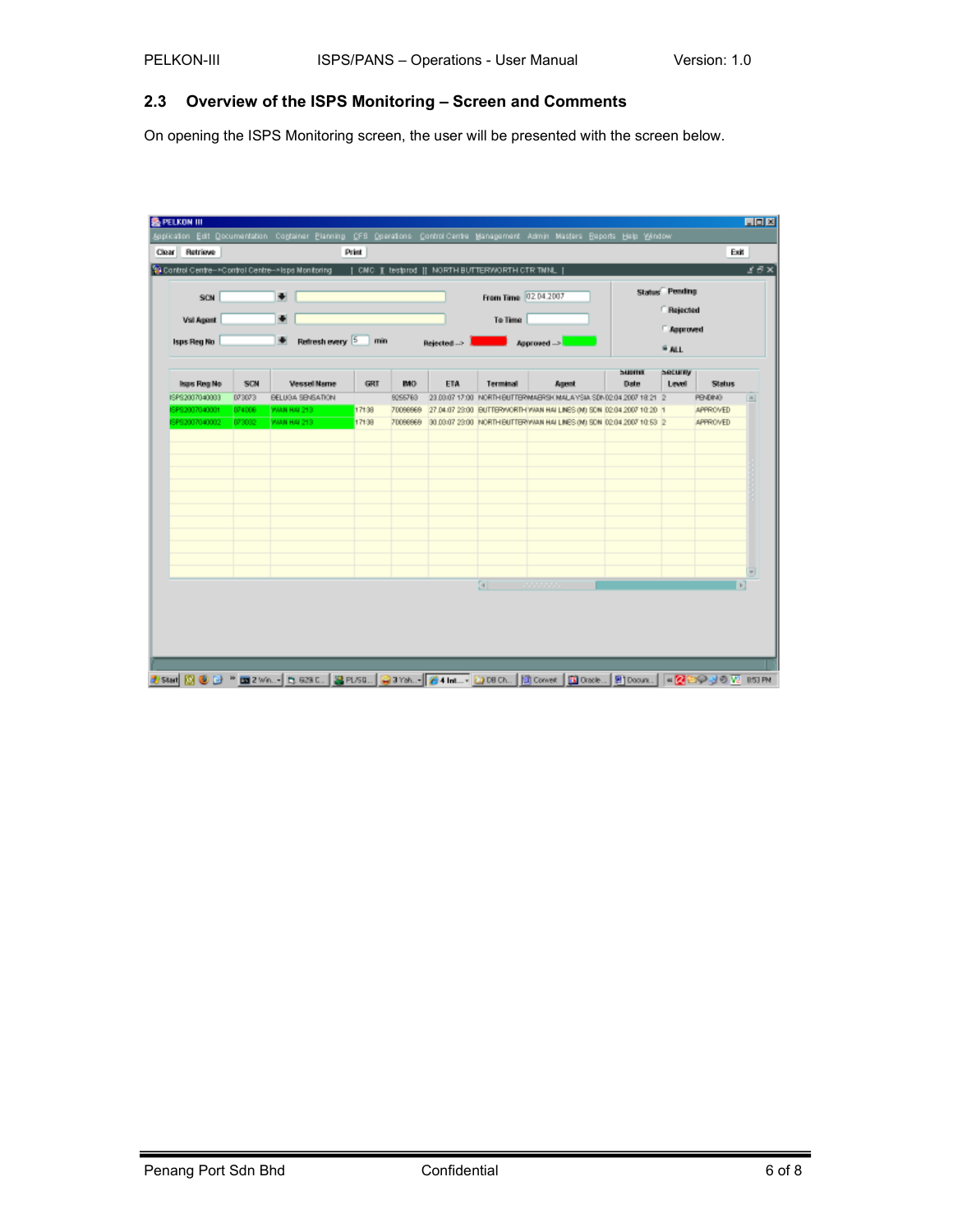## 2.4 Description of Fields

The following is the description of each field on the ISPS Monitoring. The fields, which have been boxed, are mandatory fields, which require user to input the data.

## • SCN

Enter the SCN or select from the drop down list. The vessel name of the selected SCN will be displayed beside. This is a query parameter for filter.

## • Vsl Agent

Enter the Shipping Agent code or select from the drop down list. The Shipping Agent name will be displayed beside. This is a query parameter for filter.

## • ISPS Reg No

Enter the ISPS registration number or select from the drop down list. This is a query parameter for filter

## • Refresh every

Enter the automatic refreshing interval for this screen in mins. By default is 5 mins.

## • From Time & To Time

Enter the From Time and To Time of the ISPS declaration. The list bellow will then show the ISPS declared for that specific period.

## • Status

Select the appropriate status to retrieve the list of ISPS declared.